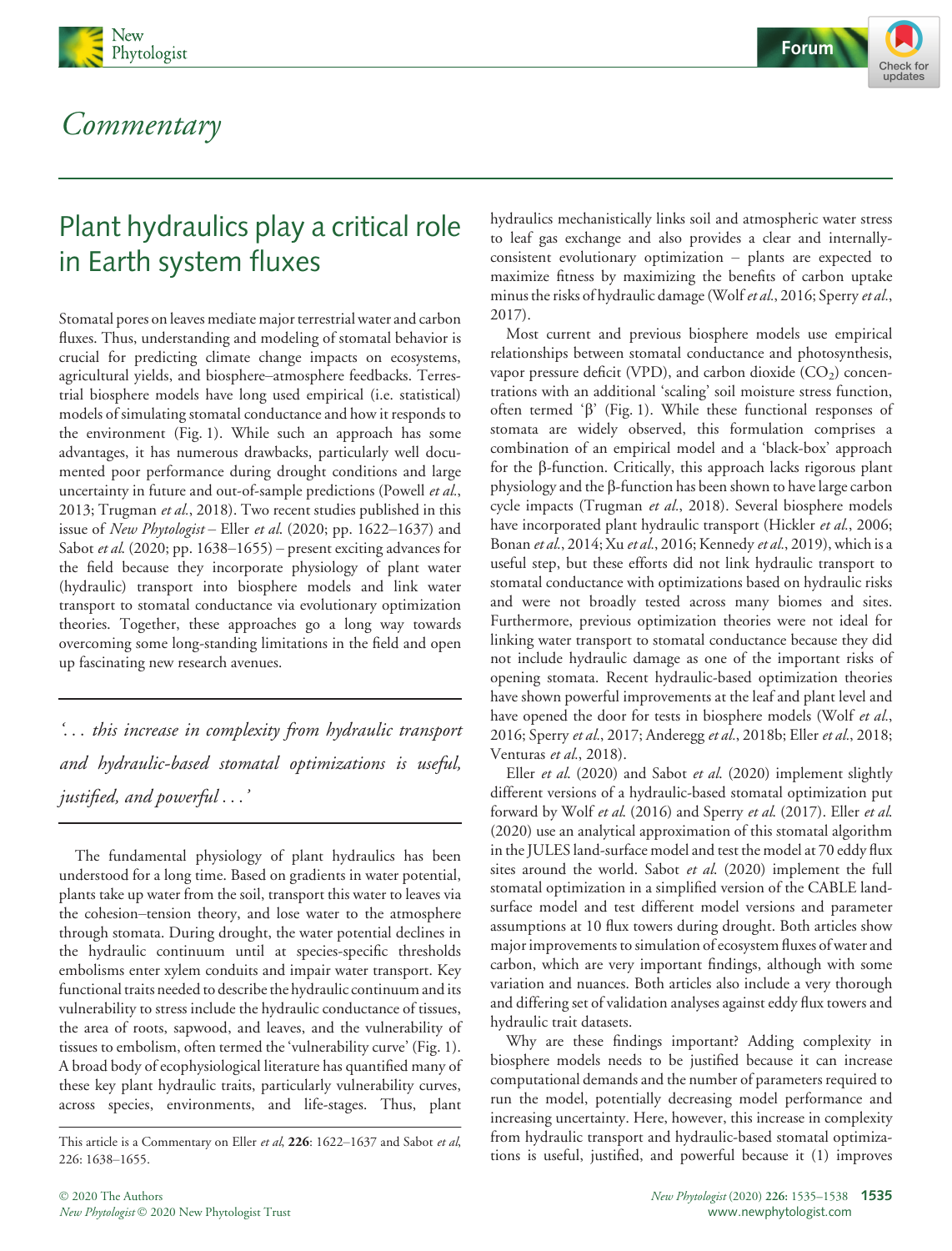

Fig. 1 Conceptual framework illustrating previous empirical and new optimization-based formulations of stomatal conductance and water transport. (Left) Empirical approaches generally use equations similar to the Ball–Berry–Leuning model for calculating the stomatal conductance for carbon dioxide (CO<sub>2</sub>)  $diffusion(g<sub>o</sub>)$ , where  $g<sub>o</sub>$  is the minimum, g<sub>s</sub> at the light compensation point, A is the net leaf CO<sub>2</sub> assimilation rate, CO<sub>2</sub> is the concentration at the leaf surface, Γ is the CO<sub>2</sub> compensation point, D the vapor pressure deficit (VPD), and  $a_1$  and  $d_0$  are empirical coefficients. This equation does not take into account soil moisture content ( $\Theta_{\text{coll}}$ ), thus, to link leaf responses to soil moisture g<sub>s</sub> is multiplied by  $\beta$  a function that ranges from 1 (fully open) to 0 (fully closed). This function has several shapes depending on the model used (e.g.  $\beta_1$  for JULES,  $\beta_2$  for SiB3, and  $\beta_3$  for IBIS; Powell et al., 2013). (Right) Hydraulic approaches, such as Sperry et al. (2017), calculate supply-demand curves from soil-to-atmosphere based on the hydraulic conductivity of the elements of the pathway ( $K_{\text{rhizos}}$ ,  $K_{\text{root}}$ ,  $K_{\text{stem}}$ ,  $K_{\text{leaf}}$ , which are functions of the water potential of the element), stomatal conductance to water vapor ( $g_w = 1.6 g_s$ ), and environmental conditions (including soil and atmospheric water potentials,  $\Psi_{\text{solt}}$ , and  $\Psi_{\text{air}}$ , respectively). This enables calculating the gain function as net assimilation (A) divided by maximum net assimilation ( $A_{net}$ ) and the risk function as one minus hydraulic conductivity (K; i.e. the vulnerability curve) divided by maximum hydraulic conductivity ( $K_{max}$ ) for that set of environmental conditions. Optimization theory is then used to determine that the plant will select a  $g<sub>s</sub>$  that results in a canopy pressure ( $P_{canony}$ ) that maximizes the difference between the instantaneous gain and risk.

mechanistic realism, (2) leverages large and existing datasets of hydraulic traits, and (3) decreases model parameters rather than increasing them (Fig. 1). In the models developed here, a set of  $c$ . 4– 6 mechanistic parameters from the empirical stomatal models can be replaced by  $c$ . 2–3 parameters that can mostly be directly estimated from field measurements, such as the hydraulic vulnerability curve (Fig. 1). Another drawback of incorporating plant hydraulics can be increased computation time, but this is not as important due to rapid development of computation capacity and approaches such as followed by Eller et al. (2020) that leverages an analytical approximation. In addition, the failure of plant hydraulic transport has been broadly observed as crucial to predicting mortality risk during drought and ecosystem resilience (Adams et al., 2017; Anderegg et al., 2018a; Venturas et al., 2018), suggesting that improved hydraulic physiology might improve multiple important aspects of biosphere models.

Based on these articles and other recent work, we posit that there are several promising future research directions and potential pitfalls moving forward. While many models are adding plant hydraulic transport, it is becoming increasingly apparent that how one links hydraulic transport with stomatal conductance might matter. One previous approach has been to link the two by making

stomatal conductance an empirical function of leaf water potential  $(g_s(\Psi_I))$ , which is in essence a  $\beta$ -type function but using leaf water potential calculated via hydraulics rather than soil moisture or soil water potential. We suggest that this approach is not advisable for two major reasons. First, unlike the hydraulic vulnerability curve, the  $g_s(\Psi_L)$  function is not a unique curve but instead varies in different soil water potential or VPD conditions (Fig. 2). Thus, the function itself shifts depending on short-term environmental conditions, making it not a terribly useful 'functional trait'. Second and related, this function is often incredibly noisy in real-world data and thus is a poor target for incorporating into models (Fig. 2). One major advantage of the Sperry et al. (2017), Eller et al. (2020) and Sabot et al. (2020) approaches is that one can entirely dispense with empirical functions of stomatal response to soil moisture, VPD, and leaf water potential, and the stomatal response is instead an emergent property based on plant traits like the vulnerability curve, photosynthetic capacity, and allocation patterns.

In terms of key future research frontiers, the ability of plants to recover from drought and hydraulic damage, via embolism refilling or other mechanisms, is an urgent need in both plant ecophysiology and modeling of plant hydraulics. Future efforts should also account for different time periods over which hydraulic damage can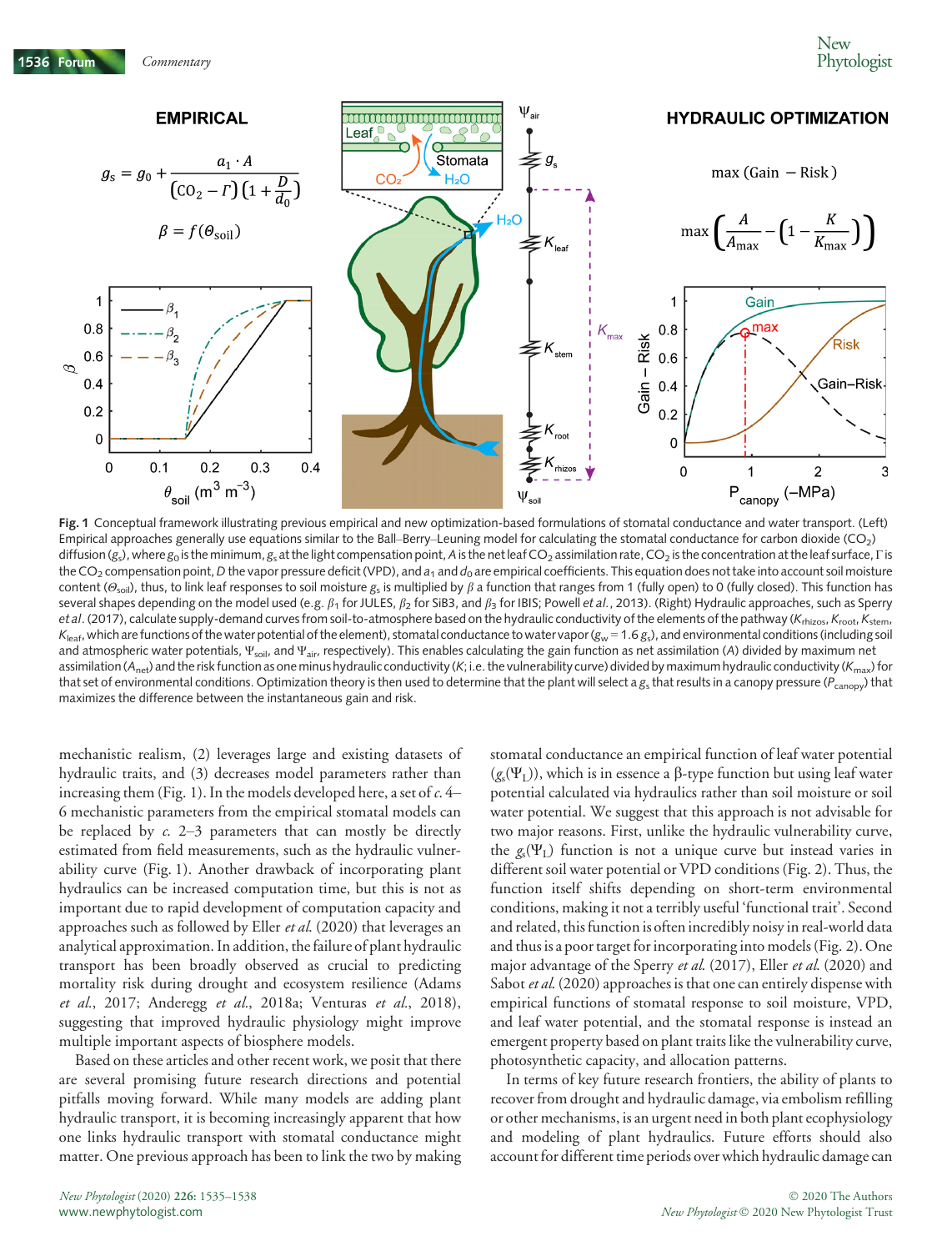

**Fig. 2** (a) There is no unique stomatal conductance  $(g<sub>s</sub>)$  response for a given leaf water potential ( $\Psi$ <sub>L</sub>) as shown by data from *Populus tremuloides* (aspen) from Venturas et al. (2018). (b) Theoretical  $g_s$  responses predicted using the Venturas et al. (2018) model keeping aspen traits and environmental variables constant ( $T_{\rm air}$ =25°C, solar radiation = 700 W m $^{-2}$ , and wind speed = 1 m s<sup>-1</sup>) and varying soil water potential ( $\Psi_{\rm soil}$ ) from -0.1 to 4.0 MPa for atmospheric vapor pressure deficits (VPDs) of 0.1, 1 and 3 kPa (solid lines). The  $g_s$  is reduced for a VPD = 1 kPa if there is no xylem refilling and the plant experienced a previous drought that reached  $\Psi_{\text{sol}} = -1.5$  MPa (black dash-dot line).

or cannot be repaired, which should help lead to more realistic modeled drought responses. In addition, we need additional research to understand and predict a key remaining model parameter – the maximum plant hydraulic conductance (termed  $k_{\text{max}}$  in Sabot et al., 2020;  $r_{\text{pmin}}$  in Eller *et al.*, 2020) – across the landscape. Sabot *et al.* (2020) conduct an exploratory test and find some promising patterns of  $k_{\text{max}}$  as a function of precipitation. Also explored briefly in Sabot et al. (2020), the potential for acclimation and plasticity in hydraulics traits and allocation is a key research frontier. Such acclimation can likely affect many aspects of plant traits, allocation patterns, and responses to climate change (Sperry et al., 2019). Considering plant hydraulics from a whole-plant perspective that includes the resistance across different tissues, trait coordination, and potential for hydraulic segmentation will be particularly important. Finally, linking hydraulics to demographic outcomes particularly drought-driven mortality at large scales remains an exciting and key research frontier.

#### Acknowledgements

The authors acknowledge funding from the David and Lucille Packard Foundation, NSF grants 1714972 and 1802880, and the

USDA National Institute of Food and Agriculture, Agricultural and Food Research Initiative Competitive Programme, Ecosystem Services and Agro-ecosystem Management, grant no. 2018-67019- 27850.

## **ORCID**

William R. L. Anderegg D https://orcid.org/0000-0001-6551-3331 Martin D. Venturas D https://orcid.org/0000-0001-5972-9064

## William R. L. Anderegg\*  $\blacksquare$  and Martin D. Venturas  $\blacksquare$

School of Biological Sciences, University of Utah, Salt Lake City, UT 84112, USA (\*Author for correspondence: tel +1 970 739 4954; email anderegg@utah.edu)

#### References

- Adams HD, Zeppel MJ, Anderegg WR, Hartmann H, Landhäusser SM, Tissue DT, Huxman TE, Hudson PJ, Franz TE, Allen CD. 2017. A multi-species synthesis of physiological mechanisms in drought-induced tree mortality. Nature Ecology & Evolution 1: 1285.
- Anderegg WR, Konings AG, Trugman AT, Yu K, Bowling DR, Gabbitas R, Karp DS, Pacala S, Sperry JS, Sulman BN. 2018a. Hydraulic diversity of forests regulates ecosystem resilience during drought. Nature 561: 538–541.
- Anderegg WR, Wolf A, Arango-Velez A, Choat B, Chmura DJ, Jansen S, Kolb T, Li S, Meinzer FC, Pita P. 2018b. Woody plants optimise stomatal behaviour relative to hydraulic risk. Ecology Letters 21: 968–977.
- Bonan GB, Williams M, Fisher RA, Oleson KW. 2014. Modeling stomatal conductance in the earth system: linking leaf water-use efficiency and water transport along the soil–plant–atmosphere continuum. Geoscientific Model Development 7: 2193–2222.
- Eller CB, Rowland L, Mencuccini M, Rosas T, Williams K, Harper A, Medlyn BE, Wagner Y, Klein T, Teodoro GS et al. 2020. Stomatal optimisation based on xylem hydraulics (SOX) improves land surface model simulation of vegetation responses to climate. New Phytologist 226: 1622–1637.
- Eller CB, Rowland L, Oliveira RS, Bittencourt PR, Barros FV, da Costa AC, Meir P, Friend AD, Mencuccini M, Sitch S et al. 2018. Modelling tropical forest responses to drought and El Nino with a stomatal optimization model based on ~ xylem hydraulics. Philosophical Transactions of the Royal Society of London. Series B: Biological Sciences 373: 20170315.
- Hickler T, Prentice IC, Smith B, Sykes MT, Zaehle S. 2006. Implementing plant hydraulic architecture within the LPJ Dynamic Global Vegetation Model. Global Ecology and Biogeography 15: 567–577.
- Kennedy D, Swenson S, Oleson KW, Lawrence DM, Fisher R, Lola da Costa AC, Gentine P. 2019. Implementing plant hydraulics in the Community Land Model, version 5. Journal of Advances in Modeling Earth Systems 11: 485–513.
- Powell TL, Galbraith DR, Christoffersen BO, Harper A, Imbuzeiro H, Rowland L, Almeida S, Brando PM, Costa ACL, Costa MH. 2013. Confronting model predictions of carbon fluxes with measurements of Amazon forests subjected to experimental drought. New Phytologist 200: 350-365.
- Sabot MEB, De Kauwe MG, Pitman AJ, Medlyn BE, Verhoef A, Ukkola AM, Abramowitz G. 2020. Plant profit maximization improves predictions of European forest responses to drought. New Phytologist 226: 1638–1655.
- Sperry JS, Venturas MD, Anderegg WR, Mencuccini M, Mackay DS, Wang Y, Love DM. 2017. Predicting stomatal responses to the environment from the optimization of photosynthetic gain and hydraulic cost. Plant, Cell & Environment 40: 816–830.
- Sperry JS, Venturas MD, Todd HN, Trugman AT, Anderegg WRL, Wang Y, Tai  $X. 2019.$  The impact of rising  $CO<sub>2</sub>$  and acclimation on the response of US forests